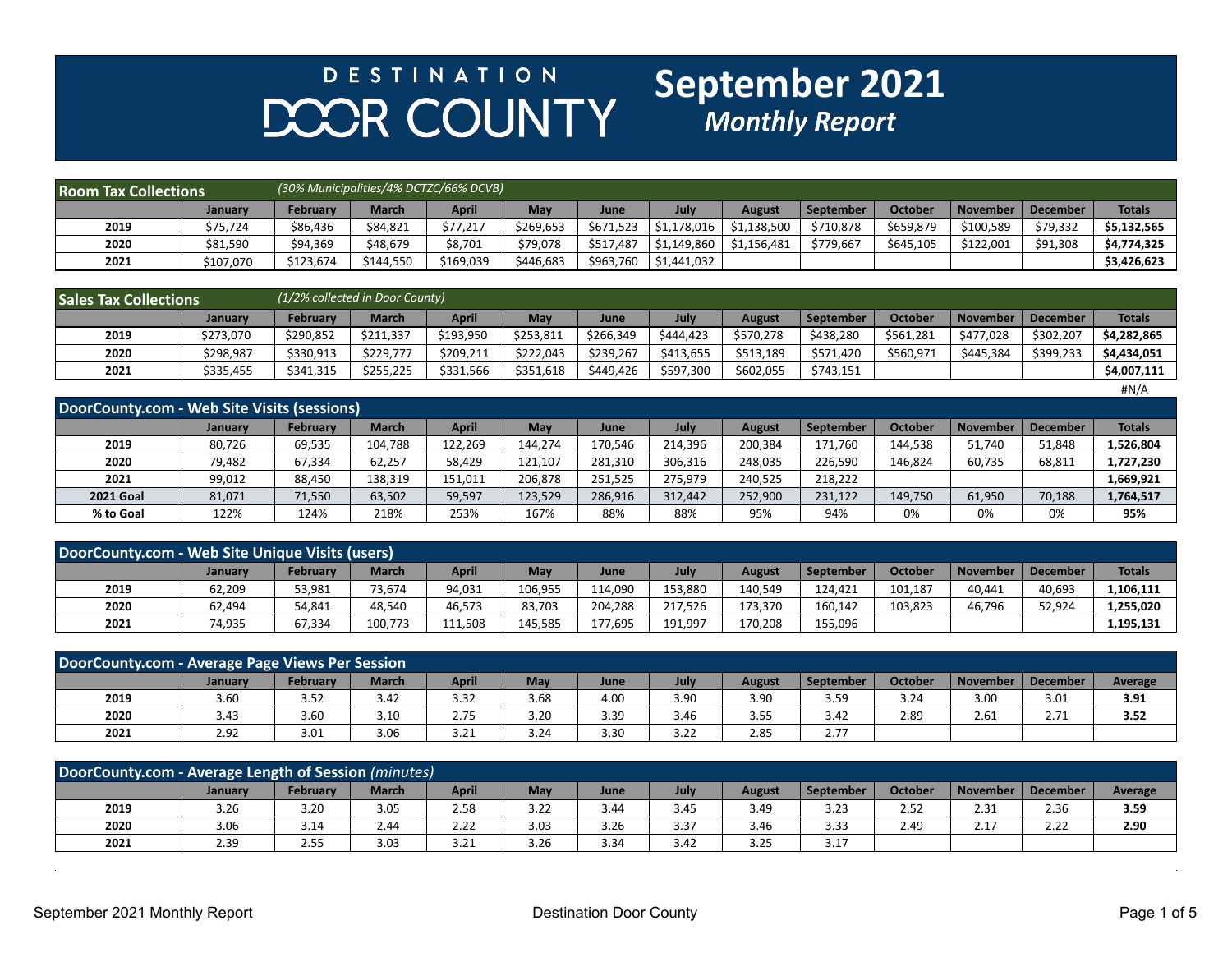| DoorCounty.com - Mobile Web Site Useage |                |          |        |        |        |             |         |         |           |                |        |                     |               |
|-----------------------------------------|----------------|----------|--------|--------|--------|-------------|---------|---------|-----------|----------------|--------|---------------------|---------------|
|                                         | <b>January</b> | February | March  | April  | May    | <b>June</b> | July    | August  | September | <b>October</b> |        | November   December | <b>Totals</b> |
| 2019                                    | 47,730         | 31,171   | 47,176 | 53,591 | 58,380 | 73,540      | 94,491  | 91,675  | 82,254    | 65,438         | 30,812 | 23,456              | 699,714       |
| 2020                                    | 36,049         | 33,826   | 28,198 | 33,689 | 53,741 | 138,902     | 145.267 | 111,515 | 103,576   | 70.470         | 29,860 | 33,330              | 818,423       |
| 2021                                    | 45,986         | 39,639   | 67,593 | 72,572 | 96,686 | 117,322     | 124.968 | 151,075 | 118,457   |                |        |                     | 834,298       |

| DoorCounty.com - Top Ten Most Requested Pages for the Month | September 2021                 |                                   |
|-------------------------------------------------------------|--------------------------------|-----------------------------------|
| $ 1\rangle$ /homepage                                       | 5) / experience                | 9) /experience/scenic-attractions |
| 2) / experience/events                                      | $6)$ /fall                     | 10)/stay/hotel-motel-inn          |
| 3) /lodging                                                 | 7) /discover/washington-island |                                   |
| $(4)$ /stay                                                 | 8)/dine                        |                                   |

| DoorCounty.com - Top Ten Sources for the Month | September 2021             |                             |
|------------------------------------------------|----------------------------|-----------------------------|
| 1) Google/organic                              | 5) Destination Door County | 9) duckduckgo               |
| 2) Direct Traffic                              | 6) yahoo                   | 10) tools.jackrabbitsystems |
| 3) Facebook                                    | 7) m.facebook.com          |                             |
| $(4)$ bing                                     | 8) The Trade Desk          |                             |

| <b>Social Media: Facebook</b> |           |                 |              |              |            |           |           |               |                  |                |                 |                 |                    |
|-------------------------------|-----------|-----------------|--------------|--------------|------------|-----------|-----------|---------------|------------------|----------------|-----------------|-----------------|--------------------|
| <b>Impressions</b>            | January   | <b>February</b> | <b>March</b> | <b>April</b> | May        | June      | July      | <b>August</b> | <b>September</b> | <b>October</b> | <b>November</b> | <b>December</b> | <b>Totals</b>      |
| 2019                          | 1,718,452 | 1,728,409       | 2,258,613    | 2,966,996    | 1,745,963  | 1,772,403 | 1,482,104 | 1,589,049     | 2,319,589        | 1,645,947      | 471,513         | 729,547         | 20,428,585         |
| 2020                          | 1,133,521 | 1,184,316       | 887,660      | 680,311      | 959,275    | 1,886,257 | 2,785,831 | 1,970,320     | 1,984,249        | 1,642,433      | 416,433         | 2,764,057       | 18,294,663         |
| 2021                          | 1,173,143 | 884,322         | 1,979,303    | 2,067,793    | 1,446,633  | 1,433,734 | 1,138,484 | 1,661,577     | 1,595,445        |                |                 |                 | 13,380,434         |
| <b>Post Views</b>             | January   | <b>February</b> | <b>March</b> | <b>April</b> | May        | June      | July      | <b>August</b> | <b>September</b> | <b>October</b> | <b>November</b> | <b>December</b> | <b>Totals</b>      |
| 2019                          | 1,094,742 | 1,079,000       | 1,453,043    | 2,139,689    | 1,201,734  | 1,251,592 | 905,612   | 1,081,231     | 1,651,326        | 898,337        | 383,064         | 628,266         | 13,767,636         |
| 2020                          | 839,967   | 967,663         | 673,116      | 542,934      | 706,071    | 1,414,059 | 3,124,318 | 1,461,915     | 1,535,593        | 1,238,250      | 333,295         | 251,274         | 13,088,455         |
| 2021                          | 712,512   | 679,752         | 1,564,586    | 1,702,106    | 1,164,017  | 1,144,356 | 855,286   | 1,313,729     | 1,219,753        |                |                 |                 | 10,356,097         |
| <b>Page Views</b>             | January   | <b>February</b> | <b>March</b> | <b>April</b> | <b>May</b> | June      | July      | <b>August</b> | <b>September</b> | <b>October</b> | <b>November</b> | <b>December</b> | <b>Totals</b>      |
| 2019                          | 731,095   | 647,166         | 859.283      | 550.666      | 586.646    | 586.088   | 478.696   | 563,738       | 703.855          | 463.094        | 375.486         | 625,800         | 7,171,613          |
| 2020                          | 656,428   | 510,707         | 561,444      | 530,069      | 718,416    | 618,593   | 484,377   | 633,034       | 680.060          | 589,043        | 260,923         | 233,858         | 6,476,952          |
| 2021                          | 511,020   | 381,130         | 455.010      | 382,619      | 385,420    | 418,330   | 481.987   | 441,338       | 394,588          |                |                 |                 | 3,851,442          |
| <b>Engagement</b>             | January   | <b>February</b> | <b>March</b> | <b>April</b> | May        | June      | July      | <b>August</b> | <b>September</b> | <b>October</b> | <b>November</b> | <b>December</b> | <b>Totals</b>      |
| 2019                          | 49,759    | 51,818          | 65,323       | 55,448       | 48,318     | 56,304    | 43,791    | 51,651        | 73,617           | 57,359         | 27,911          | 42,223          | 623,522            |
| 2020                          | 46,097    | 52,095          | 41,870       | 39,105       | 53,358     | 95,807    | 77,728    | 58,771        | 66,624           | 48,520         | 15,143          | 27,952          | 623,070            |
| 2021                          | 32,104    | 25,170          | 89,433       | 60,272       | 55,245     | 62,047    | 49.623    | 66,384        | 48,138           |                |                 |                 | 488,416            |
| <b>2021 Goal</b>              | 47,018    | 53,136          | 42,707       | 39,887       | 54,425     | 97,723    | 79,282    | 59,946        | 67,957           | 49,491         | 15,445          | 28,511          | 635,528            |
| % to Goal                     | 68%       | 47%             | 209%         | 151%         | 102%       | 63%       | 63%       | 111%          | 71%              | 0%             | 0%              | 0%              | 77%                |
| <b>Likes</b>                  | January   | <b>February</b> | <b>March</b> | <b>April</b> | May        | June      | July      | <b>August</b> | <b>September</b> | <b>October</b> | <b>November</b> | <b>December</b> | <b>Year Growth</b> |
| 2019                          | 113,643   | 114,006         | 114,607      | 115,014      | 115,698    | 116,426   | 117,064   | 117,577       | 118,058          | 118,266        | 118,236         | 118,905         | 5%                 |
| 2020                          | 118,974   | 119,136         | 119,320      | 119,548      | 120,266    | 121,393   | 122,709   | 123.767       | 125,063          | 125,594        | 125,549         | 125,653         | 6%                 |
| 2021                          | 125,885   | 125,912         | 126,335      | 127.006      | 127.670    | 128,264   | 128.798   | 129,229       | 129.556          |                |                 |                 | $-100%$            |
| <b>Received Messages</b>      | January   | <b>February</b> | <b>March</b> | <b>April</b> | May        | June      | July      | <b>August</b> | <b>September</b> | <b>October</b> | <b>November</b> | <b>December</b> | <b>Totals</b>      |
| 2021                          | 994       | 728             | 5,395        | 1,700        | 987        | 1,663     | 2,072     | 3,064         | 1,543            |                |                 |                 | 18,146             |

 $\Delta \sim 10^4$ 

 $\mathcal{L}^{\pm}$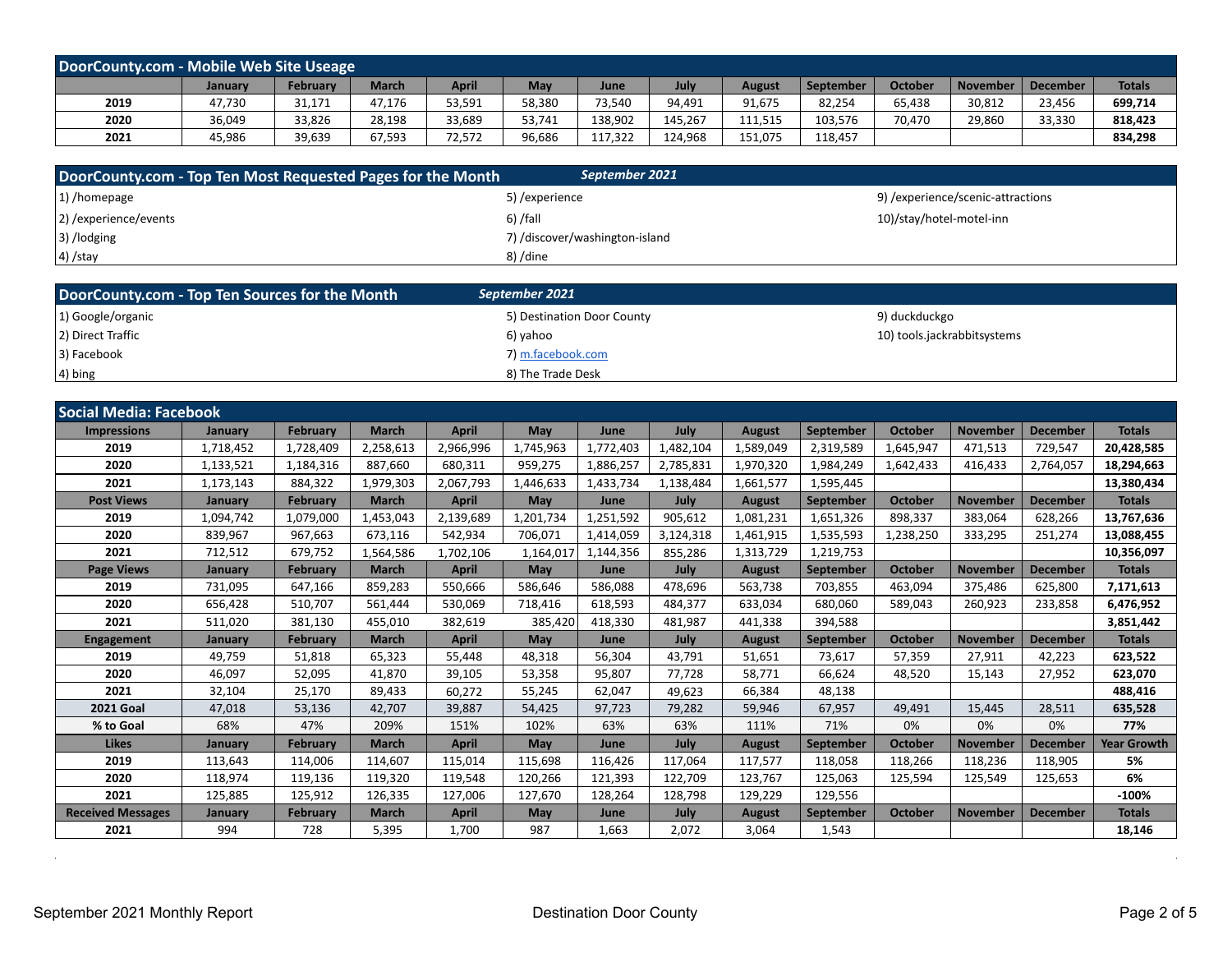| <b>Social Media: Instagram</b> |                |                 |              |              |            |             |             |               |                  |                |                 |                 |                    |
|--------------------------------|----------------|-----------------|--------------|--------------|------------|-------------|-------------|---------------|------------------|----------------|-----------------|-----------------|--------------------|
| <b>Followers</b>               | January        | <b>February</b> | <b>March</b> | <b>April</b> | May        | June        | <b>July</b> | <b>August</b> | September        | <b>October</b> | <b>November</b> | <b>December</b> | <b>Year Growth</b> |
| 2019                           | 41.489         | 42.444          | 43,816       | 46,615       | 46,602     | 47.731      | 49,306      | 50,480        | 51.441           | 52,403         | 53,209          | 53,624          | 29%                |
| 2020                           | 54,479         | 55,186          | 55,898       | 56,489       | 57,204     | 58,825      | 60.466      | 62,118        | 63,359           | 64,828         | 65,135          | 65,619          | 22%                |
| 2021                           | 66,503         | 67,013          | 67,549       | 68,024       | 68,708     | 69,548      | 70,328      | 70,972        | 71,538           |                |                 |                 |                    |
| <b>Comments &amp; Likes</b>    | January        | <b>February</b> | <b>March</b> | <b>April</b> | May        | June        | July        | <b>August</b> | September        | <b>October</b> | <b>November</b> | <b>December</b> | <b>Total</b>       |
| 2019                           | 68,928         | 55,396          | 54,769       | 47,200       | 51,007     | 43,701      | 39,622      | 35,582        | 35,973           | 44,906         | 31,525          | 37,223          | 545,832            |
| 2020                           | 45,751         | 27,673          | 24,380       | 17,951       | 20,015     | 47.727      | 45,942      | 37,795        | 40.164           | 52,362         | 34,043          | 18,617          | 412,420            |
| 2021                           | 36,432         | 24,170          | 22,245       | 16,005       | 29,641     | 29,518      | 35,191      | 32,798        | 27,719           |                |                 |                 | 253,719            |
| <b>2021 Goal</b>               | 46,666         | 28,226          | 24,867       | 18,310       | 20,415     | 48,681      | 46,860      | 38,550        | 40,967           | 53,409         | 34,723          | 37,967          | 439,641            |
| % to Goal                      | 78%            | 86%             | 89%          | 87%          | 145%       | 61%         | 75%         | 85%           | 68%              | 0%             | 0%              | 0%              | 58%                |
| <b>Received Messages</b>       | <b>January</b> | <b>February</b> | <b>March</b> | <b>April</b> | <b>May</b> | <b>June</b> | <b>July</b> | <b>August</b> | <b>September</b> | <b>October</b> | <b>November</b> | <b>December</b> | <b>Total</b>       |
| 2021                           | 842            | 329             | 370          | 254          | 390        | 501         | 754         | 475           | 766              |                |                 |                 | 4,681              |

| <b>Social Media: Twitter</b> |                |                 |              |              |            |             |        |               |                  |                |                 |                 |                    |
|------------------------------|----------------|-----------------|--------------|--------------|------------|-------------|--------|---------------|------------------|----------------|-----------------|-----------------|--------------------|
| <b>Followers</b>             | January        | <b>February</b> | <b>March</b> | <b>April</b> | <b>May</b> | June        | July   | <b>August</b> | <b>September</b> | <b>October</b> | <b>November</b> | <b>December</b> | <b>Year Growth</b> |
| 2019                         | 6,505          | 6,529           | 6,587        | 6,615        | 6,649      | 6.708       | 6.777  | 6,823         | 6,852            | 6.892          | 6,911           | 6,917           | 6.33%              |
| 2020                         | 6,948          | 6,968           | 6,982        | 7,042        | 7,098      | 7,147       | 7,190  | 7,212         | 7,202            | 7,247          | 7,248           | 7,252           | 4.38%              |
| 2021                         | 7,158          | 7,182           | 7,236        | 7,244        | 7,209      | 7,226       | 7,248  | 7,424         | 7,485            |                |                 |                 | $-100.00\%$        |
| <b>Impressions</b>           | <b>January</b> | <b>February</b> | <b>March</b> | <b>April</b> | <b>May</b> | June        | July   | <b>August</b> | <b>September</b> | <b>October</b> | <b>November</b> | <b>December</b> | <b>Totals</b>      |
| 2019                         | 41,303         | 64,700          | 51,200       | 47,200       | 39,900     | 48,700      | 50,200 | 42,500        | 58,100           | 35,400         | 49,000          | 30,400          | 558,603            |
| 2020                         | 37,600         | 45,500          | 23,900       | 33,300       | 42,300     | 24,600      | 19,800 | 27,800        | 26,800           | 44,700         | 30,800          | 27,623          | 384,723            |
| 2021                         | 36,908         | 33,810          | 42,256       | 26,888       | 27,014     | 24,659      | 23,468 | 75,913        | 22,421           |                |                 |                 | 313,337            |
| <b>2021 Goal</b>             | 38,352         | 46,410          | 24,378       | 33,967       | 43,146     | 25,092      | 20,196 | 28,356        | 27,336           | 45,594         | 31,416          | 28,175          | 392,418            |
| % to Goal                    | 96%            | 73%             | 173%         | 79%          | 63%        | 98%         | 116%   | 268%          | 82%              | 0%             | 0%              | 0%              | 80%                |
| <b>Received Messages</b>     | <b>January</b> | <b>February</b> | <b>March</b> | <b>April</b> | <b>May</b> | <b>June</b> | July   | <b>August</b> | <b>September</b> | <b>October</b> | <b>November</b> | <b>December</b> | <b>Total</b>       |
| 2021                         | 154            | 70              | 19           | 6            |            |             | 11     | 20            | 14               |                |                 |                 | 302                |

| <b>Pay-Per-Click Results</b> |                |          |              |              |        |             |        |               |           |         |                 |                 |               |
|------------------------------|----------------|----------|--------------|--------------|--------|-------------|--------|---------------|-----------|---------|-----------------|-----------------|---------------|
|                              | <b>January</b> | February | <b>March</b> | <b>April</b> | May    | <b>June</b> | July   | <b>August</b> | September | October | <b>November</b> | <b>December</b> | <b>Totals</b> |
| 2019                         | 7,554          | 7,080    | 11,305       | 10,866       | 12,797 | 16,264      | 19,465 | 20,134        | 16,874    | 14,272  | 7140            | 5503            | 149,254       |
| 2020                         | 5,686          | 5,592    | 7,346        | 5,887        | 11,291 | 21,498      | 24,425 | 20,390        | 18,142    | 10,344  | 9,756           | 11,340          | 151,697       |
| 2021                         | 11,794         | 10,882   | 17,215       | 17,385       | 23,658 | 24,302      | 26,416 | 24,437        | 23,251    |         |                 |                 | 179,340       |

| Door County E-Newsletter - Number of E-Mail Subscribers |                |                 |              |              |         |         |         |               |           |                |                 |                 |             |
|---------------------------------------------------------|----------------|-----------------|--------------|--------------|---------|---------|---------|---------------|-----------|----------------|-----------------|-----------------|-------------|
|                                                         | <b>January</b> | <b>February</b> | <b>March</b> | <b>April</b> | May     | June    | July    | <b>August</b> | September | <b>October</b> | <b>November</b> | <b>December</b> | Year Growth |
| 2019                                                    | 234,402        | 235.885         | 237.388      | 234.602      | 230,667 | 231.672 | 233.441 | 234,294       | 235,297   | 235,313        | 236.229         | 237.757         | 1%          |
| 2020                                                    | 233,019        | 233.445         | 236.304      | 235.498      | 234.583 | 233.455 | 233.614 | 233,558       | 233.094   | 233,080        | 232.425         | 231,570         | $-1%$       |
| 2021                                                    | 229,813        | 228.401         | 231.392      | 231,306      | 232.077 | 231,610 | 231,526 | 231,421       | 237,757   |                |                 |                 | $-100%$     |

| Door County E-Newsletter - Open Rates |         |                 |              |              |        |        |        |               |                  |         |                 |                 |         |
|---------------------------------------|---------|-----------------|--------------|--------------|--------|--------|--------|---------------|------------------|---------|-----------------|-----------------|---------|
|                                       | Januarv | <b>February</b> | <b>March</b> | <b>April</b> | May    | June   | July   | <b>August</b> | <b>September</b> | October | <b>November</b> | <b>December</b> | Average |
| 2019                                  | 19.06%  | 22.14%          | 21.20%       | 22.52%       | 23.26% | 23.87% | 26.49% | 26.51%        | 23.44%           | 17.94%  | 22.76%          | 17.78%          | 22.25%  |
| 2020                                  | 22.89%  | 22.70%          | 28.68%       | 24.37%       | 33.08% | 38.48% | 37.10% | 31.96%        | 35.80%           | 30.17%  | 24.56%          | 24.14%          | 29.49%  |
| 2021                                  | 26.39%  | 30.83%          | 27.32%       | 30.11%       | 29.60% | 24.13% | 31.92% | 30.49%        | 31.15            |         |                 |                 |         |

 $\bar{z}$ 

L.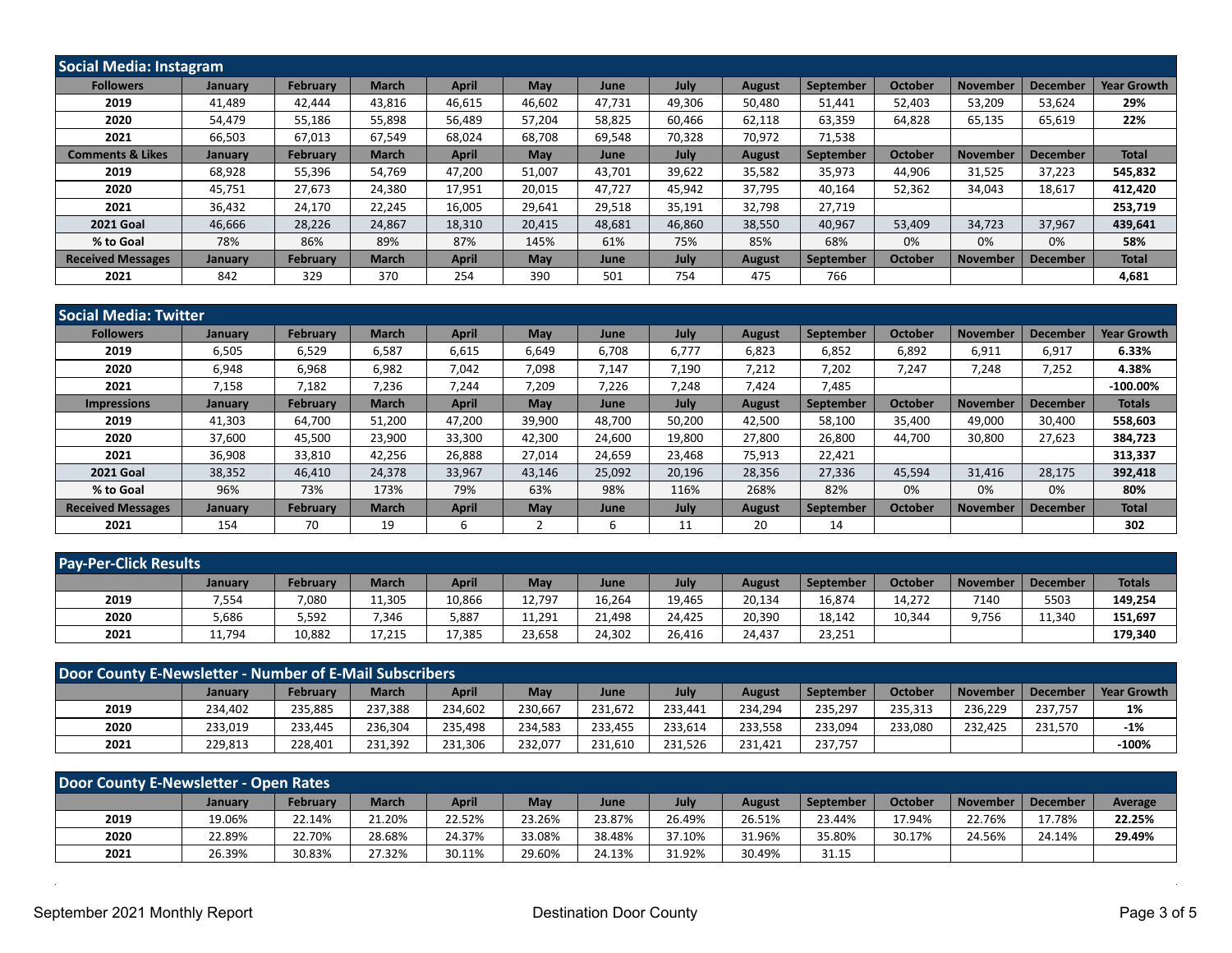| Door County E-Newsletter - Click Thru's |         |                 |              |              |       |             |       |               |           |                |          |                 |         |
|-----------------------------------------|---------|-----------------|--------------|--------------|-------|-------------|-------|---------------|-----------|----------------|----------|-----------------|---------|
|                                         | Januarv | <b>February</b> | <b>March</b> | <b>April</b> | May   | <b>June</b> | July  | <b>August</b> | September | <b>October</b> | November | <b>December</b> | Average |
| 2019                                    | 2.66%   | 3.60%           | 3.29%        | 2.76%        | .66%  | 2.74%       | 4.31% | 4.49%         | 5.57%     | 3.09%          | 2.78%    | 1.56%           | 3.37%   |
| 2020                                    | 2.19%   | 2.31%           | 3.58%        | 1.15%        | 3.86% | 6.53%       | 5.31% | 4.76%         | 5.31%     | 4.02%          | 2.59%    | 2.65%           | 3.69%   |
| 2021                                    | 2.95%   | 4.41%           | 3.52%        | 4.37%        | 4.52% | 4.91%       | 4.49% | 3.42%         | 5.40%     |                |          |                 |         |

| <b>Advertising - Gross Impressions</b> |                |                 |              |            |            |             |           |                   |            |                |                 |                 |              |
|----------------------------------------|----------------|-----------------|--------------|------------|------------|-------------|-----------|-------------------|------------|----------------|-----------------|-----------------|--------------|
|                                        | <b>January</b> | <b>February</b> | <b>March</b> | April      | May        | <b>June</b> | July      | <b>August</b>     | September  | <b>October</b> | <b>November</b> | <b>December</b> | <b>Total</b> |
| 2019                                   | 746,596        | 804,685         | 3,797,293    | 19,926,019 | 24.361.571 | .439.997    | 3,254,874 | 14,679,101        | 31,134,255 | ,284,761       | 253,909         | 241,105         | 106.924.166  |
| 2020                                   | 3.441.763      | 772.865         | 4.487.926    | 188.207    | 209.265    | 37,400,583  | 3.788.621 | l <b>,883,580</b> | 37.354.210 | 2,084,726      | 327.237         | 3,403,013       | 95.341.996   |
| 2021                                   | 3,691,284      | 1,647,058       | 7,516,993    | 16,241,205 | 31.619.680 | 3,177,316   | 1.047.443 | 11.010.706        | 15.294.236 |                |                 |                 | 91.245.921   |

| <b>Advertising - Media Placed 2021</b> |          |          |              |              |           |          |          |               |           |                |                 |          |              |
|----------------------------------------|----------|----------|--------------|--------------|-----------|----------|----------|---------------|-----------|----------------|-----------------|----------|--------------|
|                                        | January  | February | <b>March</b> | <b>April</b> | May       | June     | July     | <b>August</b> | September | <b>October</b> | <b>November</b> | December | <b>Total</b> |
| <b>Total Paid</b>                      | \$44,302 | \$18,422 | \$59,332     | \$127,960    | \$296,596 | \$69,138 | \$15,664 | \$64,510      | \$92,095  |                |                 |          | \$788,020    |
| <b>Co-Op Dollars</b>                   | \$1,575  | \$2,025  | \$9,835      | \$4,502      | \$8,192   | \$7,377  | \$6,592  | \$11,379      | \$6,942   |                |                 |          | \$58,419     |

| <b>Online Video Views</b> (includes DDC video content on YouTube, Facebook, Vimeo, etc) |                |                 |              |         |            |         |         |               |                  |                |                 |                 |               |
|-----------------------------------------------------------------------------------------|----------------|-----------------|--------------|---------|------------|---------|---------|---------------|------------------|----------------|-----------------|-----------------|---------------|
|                                                                                         | <b>January</b> | <b>February</b> | <b>March</b> | April   | <b>May</b> | June    | July    | <b>August</b> | <b>September</b> | <b>October</b> | <b>November</b> | <b>December</b> | <b>Totals</b> |
| 2019                                                                                    | 187.976        | 154,620         | 405,237      | 156,856 | 145,688    | 175,083 | 90,004  | 55,746        | 15,894           | 21.755         | 21.220          | 34,622          | L,464,701     |
| 2020                                                                                    | 42,795         | 22,173          | 66.611       | 97.340  | 178.820    | 122.356 | 127.653 | 186.474       | 128,343          | 119.505        | 21.922          | 14.141          | .,128,133     |
| 2021                                                                                    | 29,892         | 25,721          | 54,102       | 48,921  | 40,058     | 36,214  | 32,037  | 37,357        | 39,050           |                |                 |                 | 343,352       |

| <b>Media Marketing Program - Impressions</b> |                |                           |              |            |            |            |                         |               |            |                |                 |                 |               |
|----------------------------------------------|----------------|---------------------------|--------------|------------|------------|------------|-------------------------|---------------|------------|----------------|-----------------|-----------------|---------------|
|                                              | <b>January</b> | <b>February</b>           | <b>March</b> | April      | May        | June       | July                    | <b>August</b> | September  | <b>October</b> | <b>November</b> | <b>December</b> | <b>Totals</b> |
| 2019                                         | 99,963,410     | 62,423,890                | 30,432,627   | 13,209,923 | 6,647,728  | 7.063.714  | 97,886,602              | 10,801,279    | 17,799,696 | 33.722.879     | 974.989         | 775.434         | 381,702,171   |
| 2020                                         | 30,513,557     | 13.674.701                | 39.059.827   | 12,633,384 | 8,819,887  | 22,310,420 | 55.637.847              | 27.823.582    | 18.739.336 | 144.646.399    | 2,350,034       | 217.784         | 376,426,758   |
| 2021                                         | 66,046,649     | 140,872,845   810,018,849 |              | 19,617,331 | 17,986,296 | 9,498,479  | 70.734.302              | 96,771,515    | 5,387,308  |                |                 |                 | 1,236,933,574 |
| <b>2021 Goal</b>                             | 32,495,838     | 21,930,129                | 35,133,559   | 24,677,505 | 26,492,650 |            | 13,118,736   48,136,139 | 19.006.142    | 21,237,009 | 79,915,740     | 27,109,723      | 30,566,551      | 379,819,722   |
| % to Goal                                    | 203%           | 642%                      | 2306%        | 79%        | 68%        | 72%        | 147%                    | 509%          | 25%        | 0%             | 0%              | 0%              | 326%          |

| <b>Media Marketing Program - Visiting Journalists</b> |                |          |              |              |     |      |      |               |           |                |                 |                 |               |
|-------------------------------------------------------|----------------|----------|--------------|--------------|-----|------|------|---------------|-----------|----------------|-----------------|-----------------|---------------|
|                                                       | <b>January</b> | February | <b>March</b> | <b>April</b> | May | June | July | <b>August</b> | September | <b>October</b> | <b>November</b> | <b>December</b> | <b>Totals</b> |
| 2019                                                  |                |          | 0            |              |     | 22   |      | 18            | 11        |                |                 | ᆠᆂ              | 72            |
| 2020                                                  |                |          | 0            |              |     |      |      |               |           |                |                 | 12              | 60            |
| 2021                                                  |                | 10       | 0            |              |     |      |      |               |           |                |                 |                 | 51            |
| <b>2021 Goal</b>                                      |                |          |              |              |     | 10   | 10   | 12            |           |                |                 |                 | 70            |
| % to Goal                                             |                | 125%     |              |              | 75% | 110% | 70%  | 50%           | 100%      | 0%             |                 | 0%              | 73%           |

| Media Marketing Program - Ad Value Equivalency (AVE) |           |                 |              |              |           |           |           |           |           |                |           |                 |               |
|------------------------------------------------------|-----------|-----------------|--------------|--------------|-----------|-----------|-----------|-----------|-----------|----------------|-----------|-----------------|---------------|
|                                                      | January   | <b>February</b> | <b>March</b> | <b>April</b> | May       | June      | July      | August    | September | <b>October</b> | November  | <b>December</b> | <b>Totals</b> |
| 2019                                                 | \$373,010 | \$172,097       | \$61.967     | \$711,055    | \$128.671 | \$295,606 | \$232,542 | \$70,927  | \$133,197 | \$234.993      | \$182.681 | \$86,097        | \$2,682,843   |
| 2020                                                 | \$344.671 | \$32,504        | \$194.664    | \$15,793     | \$108,659 | \$128.813 | \$366.942 | \$729.757 | \$76,991  | \$403.557      | \$582.619 | \$34,601        | \$3,019,571   |
| 2021                                                 | \$412,672 | \$227,001       | \$341,434    | \$53,255     | \$129,179 | \$104,567 | \$327,177 | \$565,405 | \$268,078 |                |           |                 | \$2,428,768   |

 $\sim$